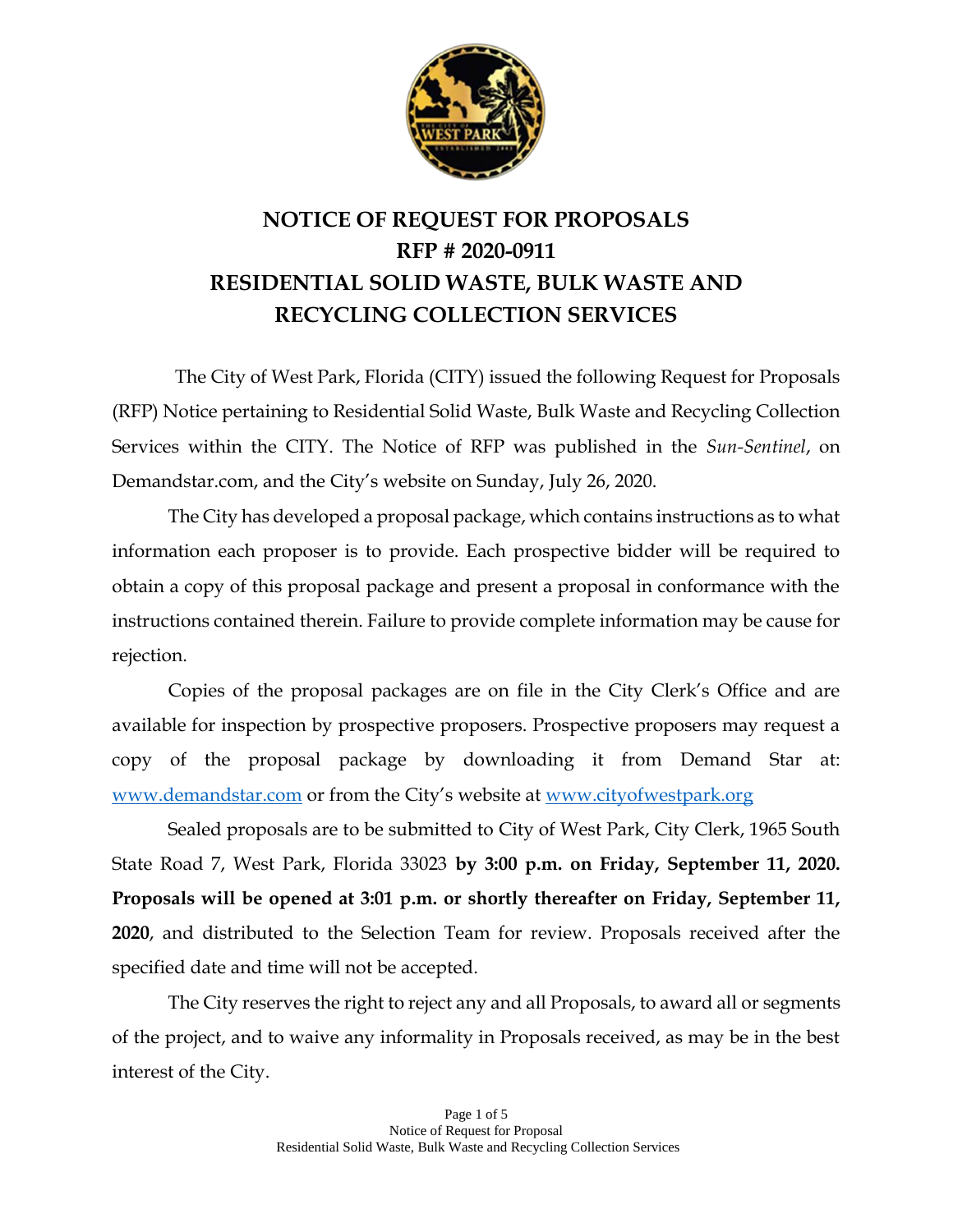## **Local Preference Policy:**

For purposes of this section, a Local business means a business domiciled within the City of West Park city limits that is in compliance with all City of West Park licensing requirements and is current on all city taxes. Post office boxes shall not be used for the purpose of establishing domicile. If in business for less than one year, the owner of the business must provide evidence of previous business ownership within the City of West Park within the previous three years. At the city administrator's discretion, a business located outside of the City of West Park city limits shall be considered a local business if it employs a minimum of ten full time equivalent ("FTE") West Park residents or West Park residents constitute 20 percent of the company's local workforce (includes Broward and Miami-Dade Counties), whichever is larger. Any business meeting the definition of a Small Business Enterprise (SBE) or County Business Enterprise (CBE) by the State of Florida, Broward County and/or a State of Florida Agency or local government jurisdiction with similar certification criteria will be deemed a local business hereunder.

Sec. 2-164. Of the City of West Park Code of Ordinances provides for a local preference in vendor selection.

(a) Competitive bid.

(1) Local preference. When a responsive, responsible non-local business submits the lowest price bid, and the bid submitted by one or more responsive, responsible local businesses is within ten percent of the price submitted by the non-local business, then that non-local business and each of the aforementioned local businesses shall have the opportunity to submit, within five business days of the bid opening, a best and final bid equal to or lower than the amount of the low bid previously submitted by the nonlocal business. Contract award shall be made to the responsive, responsible business submitting the lowest best and final bid. In the case of a tie in the best and final bid between a local business and a non-local business, contract award shall be made to the local business. If a tie occurs between two or more local businesses one of which is a local business domiciled in the city, the local business domiciled in the city shall prevail. If a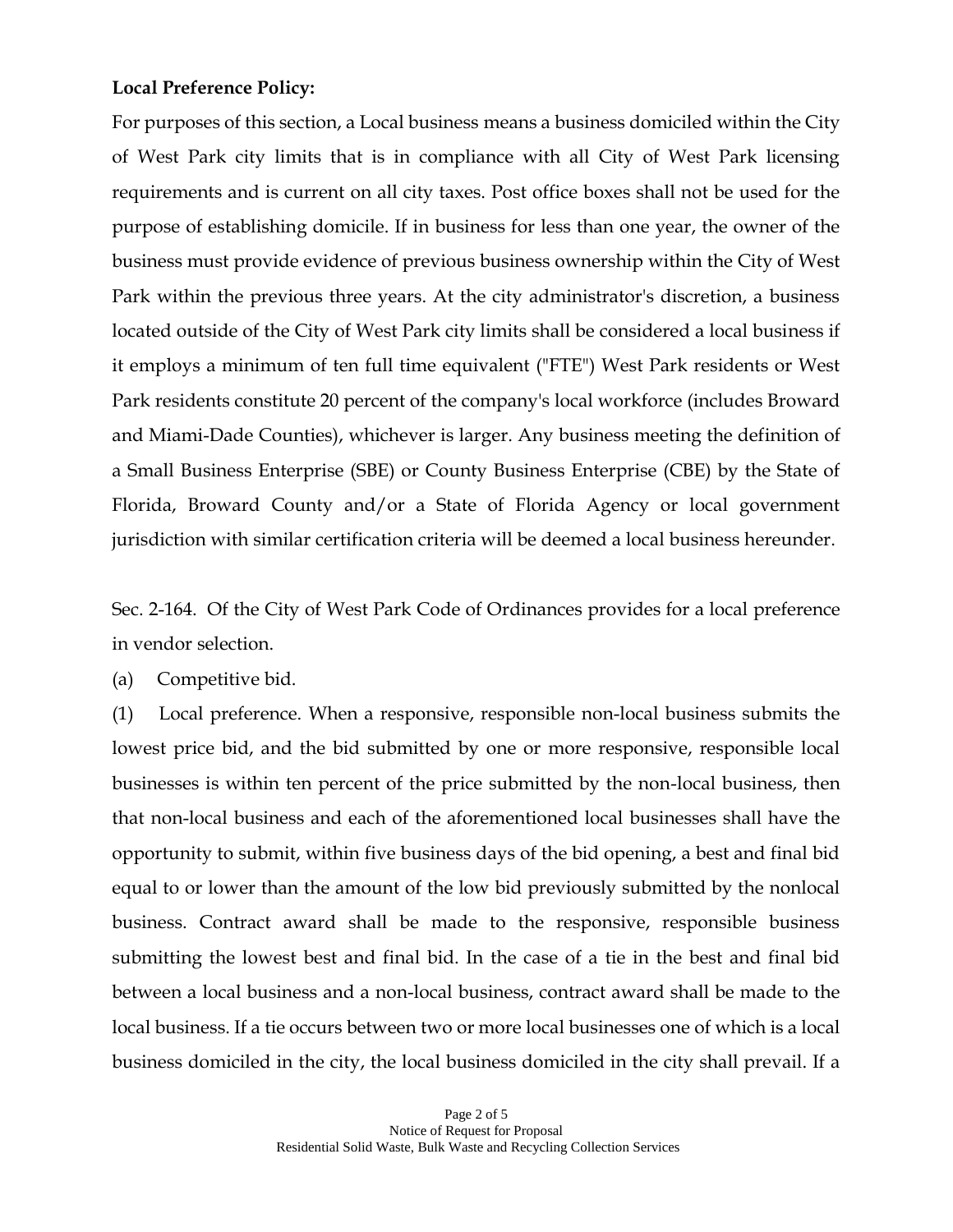tie occurs between two or more businesses domiciled in the city, then the city administrator or designee shall determine to whom the bid will be awarded.

(2) Preference for disadvantaged business bidders*.* Except where federal, state or county law mandates to the contrary, or as otherwise provided herein, or at the discretion of the city administrator, when a responsive, responsible non-disadvantaged business submits the lowest price bid, and the bid submitted by one or more responsive, responsible disadvantaged business(es) is within ten percent of the price submitted by the non-disadvantaged business, then the disadvantaged business(es) shall have the opportunity to submit, within five business days of the bid opening, a best and final bid equal to or lower than the amount of the low bid previously submitted by the nondisadvantaged business. Contract award shall be made to the responsive, responsible business submitting the lowest best and final bid. In the case of a tie in the best and final bid between a disadvantaged business and a non-disadvantaged business, contract award shall be made to the disadvantaged business. However, in the case of a tie in the best and final bid between a non-local disadvantaged business and a local business, contract award shall be made to the local business.

(b) Request for proposals, letters of interest, qualifications or other solicitations and competitive negotiations, and selection in which objective factors used to evaluate the responses from vendors are assigned point totals.

(1) Local preference. If, following the completion of final rankings (technical and price combined, if applicable) by the selection committee, a non-local business is the highest ranked proposer, and the ranking of a local proposer is within five points of the ranking obtained by the non-local proposer, then the highest ranked local proposer shall have the opportunity to proceed to negotiations with the city. If a tie occurs between two or more local businesses, then the city administrator or designee shall determine which local proposer shall have the opportunity to proceed to negotiations with the city.

(2) Preference for disadvantaged businesses. Except where federal, state or county law mandates to the contrary, as otherwise provided herein or at the discretion of the city administrator, if following the completion of final rankings (technical and price combined, if applicable) by the selection committee, a non-disadvantaged business is the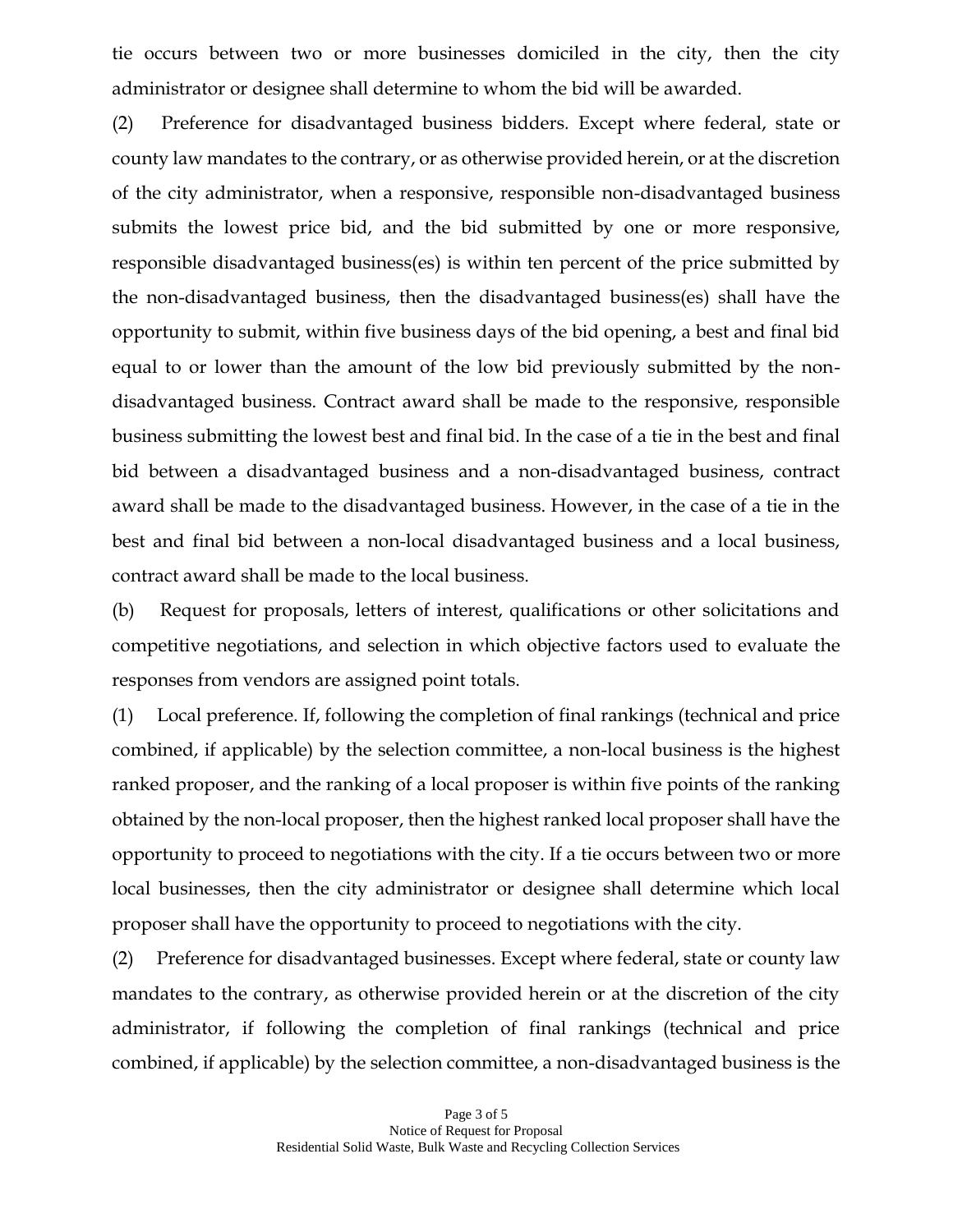highest ranked proposer, and the ranking of a disadvantaged proposer or disadvantaged proposers is within five points of the ranking obtained by the non-disadvantaged proposer, the highest ranked disadvantaged proposer shall have the opportunity to proceed to negotiations with the city.

(c) Application of preferences. At the discretion of the city administrator, preferences may be additive and computed as a whole on the bid or proposal. For example, the city, pursuant to its purchasing authority, may grant a preference in the amount of ten percent of any bid or ten points of any proposal score to a local disadvantaged business. Preferences shall apply to bids or proposals for services, Request for Qualifications (RFQ) and any other methods. This includes professional services purchases for a project the basic construction cost of which is less than or equal to \$325,000.00 or for a planning or study activity when the fee for professional services is less than or equal to \$35,000.00.

(d) Waiver*.* The application of local preference to a particular purchase, contract, or category of contracts for which the city commission is the awarding authority may be waived upon written recommendation of the city administrator or designee and approval of the city commission. The application of local preference to a particular purchase, contract, or category of contracts below the award authority of the city commission may be waived upon written recommendation approval of the city administrator or designee and approval of the city administrator or designee.

(e) Other preferences. The preferences established herein in no way prohibits the right of the city commission to compare quality of materials proposed for purchase and compare qualifications, character, responsibility and fitness of all persons, firms, or corporations submitting competitive solicitations. Further, the preferences established herein in no way prohibits the right of city commission from giving any other preference permitted by law instead of the preferences authorized herein.

(f) Exemption of certain contracts. This section does not apply to contracts awarded pursuant to co-operative purchasing plans and proposals that the city participates in with other governmental agencies, purchases of professional services for a project the basic construction of which exceeds \$325,000.00 or for a planning or study activity when the fee for professional services exceeds \$35,000.00 made pursuant to the Competitive